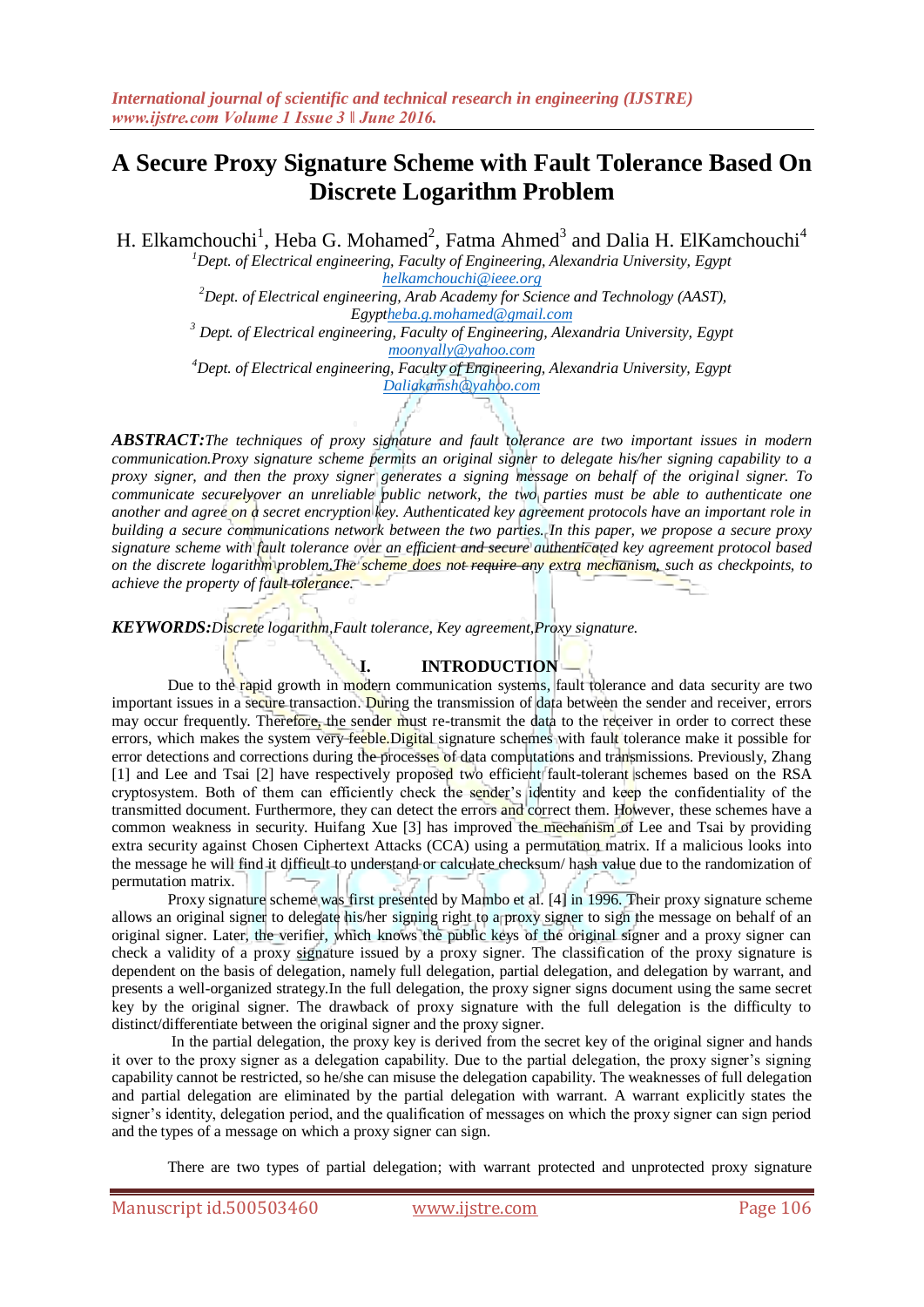schemes. In the unprotected proxy signature scheme, a proxy signature is generated by both proxy signer and original signer. In this case, the verifier cannot distinguish the identity of a signer. In the protected proxy signature scheme, a proxy signature is generated by the proxy signature key of an original signer and also with a private key of a proxy signer. In 1997, Kim et al. [5] proposed a scheme using the concept of partial delegation with a warrant to restrict the proxy signer signing capability. In 1999, Okamoto et al. [6], for the first time, proposed a proxy unprotected signature scheme based on RSA scheme. A proxy-protected signature scheme based on the RSA assumption was proposed by Lee, et al. in 2001 [7], [8]. In 2009, Shao [9] proposed the proxy-protected signature scheme based on RSA. In 2011, Popescu [10] introduced a secure proxy signature scheme with delegation by warrant, and thescheme is based on the difficulty of solving the discrete logarithm problem (DLP).

The two parties must authenticate one another and agree on a secret encryption key to communicate together securely over an unreliable public network. To achieve this, key establishment protocols are applied at the beginning of a communication session in order to verify the identities of both parties and build a common session key. Authenticated key agreement protocols have an important role in establishing secure communications between the two parties over the open network. The most famous protocol for key agreement was proposed by Diffie and Hellman which is based on the concept of public-key cryptography (DL) [11]. There are two types of the Diffie-Hellman protocol, namely static and ephemeral. In the first one, the parities exchange static public keys, and in the second, they exchange ephemeral public keys [12]. The important feature of the designed protocol is that the established session key is formed as a combination of static and ephemeral private keys of two parties.

This paper demonstrates the effect of an efficient and secure authenticated key agreement protocol on a proxy protected signature scheme with fault tolerance based on DLP. The designed protocol for the authenticated key agreement is secure, efficient, and provides authentication between two entities before exchanging the session keys. The remaining parts of this paper are organized as follows: In Section II, we elaborate security properties of the proxy signature scheme. Next, we discuss the designed protocol in Section III. In Section IV,we discussIuon and Chin Chang's Scheme. In section V, we proposed our scheme. We analyze the security properties and common attacks of our proposed scheme in Section VI. Finally, in Section VII, we give our conclusion.

# **II. SECURITY REQUIREMENTS OF PROXY SIGNATURE**

The security requirements for any proxy signature are first studied in [4] and later were improved in [7], [8]. According to them, a secure proxy signature scheme is expected to satisfy the following five requirements:

- 1. Verifiability: A verifier can be confident of the original signer's agreement on the signed message from a proxy signature.
- 2. Strong unforgeability: Only the designated proxy signer can generate a valid proxy signature.
- 3. Strong identifiability: The identity of the proxy signer can be determined by any verifier from a proxy signature.
- 4. Strong undeniability: The proxy signer cannot repudiate the signature creation against anyone else, once he/she creates a valid proxy signature on behalf of an original signer.
- 5. Prevention of misuse: The responsibility of the proxy signer should be determined explicitly if he/she misuses the proxy key for the purposes other than generating a valid proxy signature

# **III. NEW KEY AGREEMENT PROTOCOL**

The used protocol for authenticated key agreement [10] provides authentication between the two parties *A* and *B* before exchanging the session keys. The protocol consists of three phases; The Registration Phase, The Transfer and Substantiation Phase, and The Key Generation Phase. Fig. 1 shows the overall operation of the new protocol. The system picks short-term private key  $r_A$ ,  $r_B$ , they are random integers  $2 \le r_A$ ,  $r_B < p1$  and  $GCD(r, p1) = 1$ .  $p1 = (p-1)$  where p is a large safe prime  $p = n'p' + 1$  (n' is a small prime number, usually taken by 2 and  $p'$  is a large prime number usually at least 1024 bits).  $t_A, t_B$  are shortterm public keys where  $t_A = g^{r_A} \mod p$  and  $t_B = g^{r_B} \mod p$ . g is a generator of  $Z_p^*$ . Furthermore, the system picks long-term private keys  $x_A, x_B$  they are random integer where  $2 \le x_A, x_B < p1$  and  $GCD(x, p1) = 1$  then, computes long-term public key  $y_A$ ,  $y_B$  where  $y_A = g^{x_A} \mod p$  and  $y_B = g^{x_B} \mod p$ ,  $K_{AB}$  is the shared secret key calculated by the new secure protocol between the two parties A and B.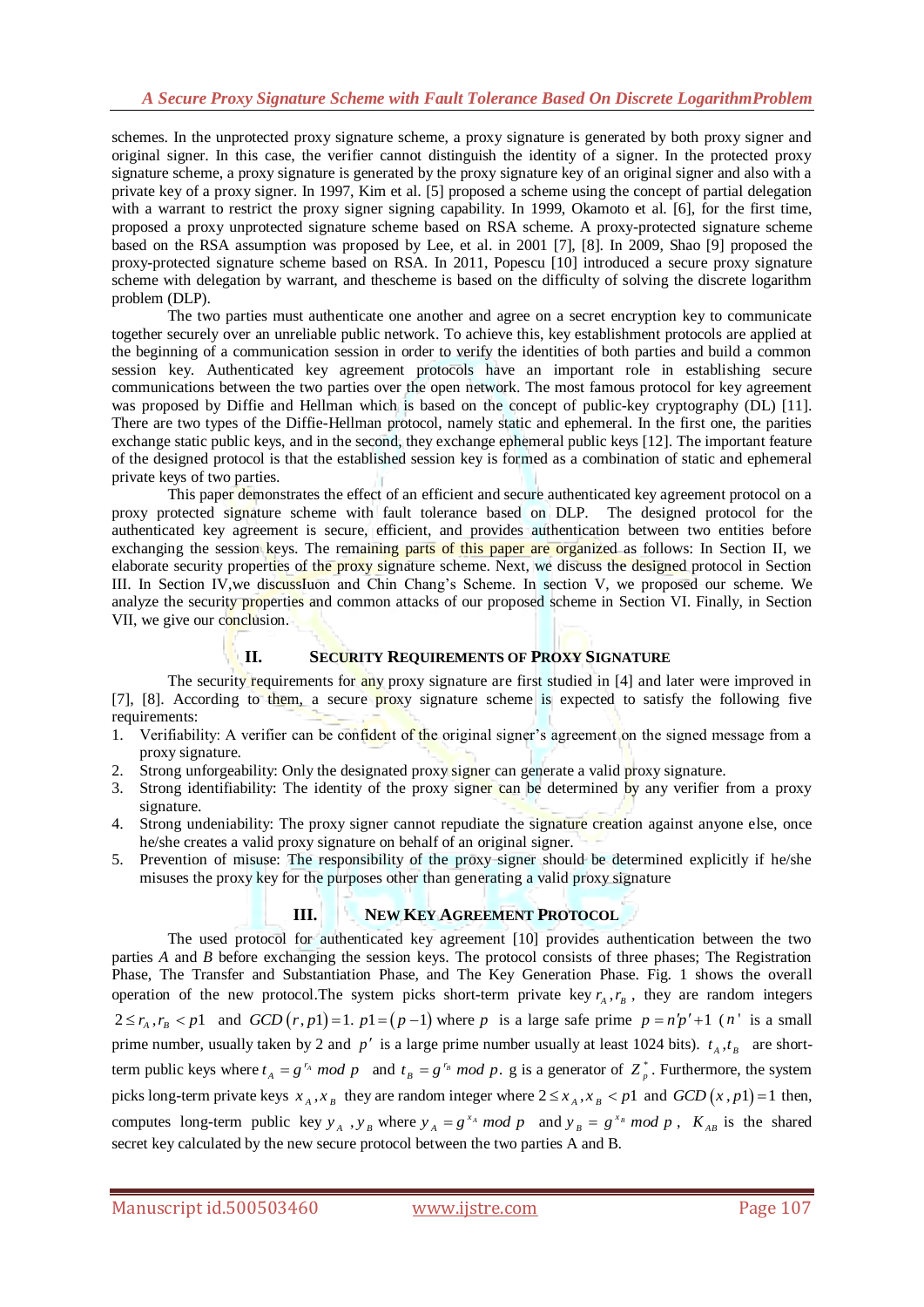A  
\nStep 1  
\n
$$
a_1 = (y_B)^{-r_A} = g^{-x_B r_A}
$$
  
\n $b_1 = (x_A - r_B t_B) \mod p$   
\n $d_1 = a_1 b_1$   
\n $d_2 = a_2 b_2$   
\n $b_2 = a_2 d_2 = (x_B - r_B t_A)$   
\n $b_3 = (x_A - r_B t_B) \mod p1$   
\n $d_2 = a_2 b_2$   
\n $b_4 = (t_A)^{x_B} = g^{r_A x_B}$   
\n $b_5 = (t_A)^{x_B} = g^{r_A x_B}$   
\n $b_{11} = a_{11} d_1 = (x_A - r_A t_B)$   
\n $b_{12} = a_{12} d_2 = (x_B - r_B t_A)$   
\n $b_{13} = a_{11} d_1 = (x_A - r_A t_B)$   
\n $b_{14} = a_{11} d_1 = (x_A - r_A t_B)$   
\n $b_{15} = a_{11} d_1 = (x_A - r_A t_B)$   
\n $b_{16} = a_{11} d_1 = (x_A - r_A t_B)$   
\n $b_{17} = a_{11} d_1 = (x_A - r_A t_B)$   
\n $b_{18} = y_A^{-x_B} \cdot t_A^{-x_B} = g^{x_B x_A + r_A r_B}$   
\n $b_{19} = a_{11} d_1$   
\n $b_{10} = a_{12} d_1$   
\n $b_{11} = a_{11} d_1 = (x_A - r_A t_B)$   
\n $b_{12} = a_{12} d_2$   
\n $b_{13} = a_{13} d_1$   
\n $b_{14} = a_{12} d_1$   
\n $b_{15} = a_{13} d_1$   
\n $b_{16} = a_{13} d_1$   
\n $b_{17} = a_{13} d_1$   
\n $b_{18} = a_{11} d_1$   
\n $b_{19} = a_{11} d_1$   
\n $b_{10} = a_{12} d_1$   
\n $b_{11} = a_{11} d$ 

In the first step, the number of scalar multiplications required is one, the number of exponentiation required is one, and the total number of sending message is one. In the second step, each user will be verified from the other one because in the first step each user uses the short-term private key which belongs to him/her in calculation.

#### **IV. IUONAND CHIN CHANG'S SCHEME**

Iuon and Chin Chang's scheme [15] is developed from the concept of meta-ElGamal signature scheme [14] and the concept of Zhang's fault-tolerant signature scheme. In ElGamal digital signature scheme, a system first chooses a large prime *p* and a generator *g*, such that  $g \in Z_p^*$  with order  $p-1$ . Both *p* and *g* can be shared among a system of users. To generate a key pair, the signer A first chooses a random number  $x_A$ ,  $x_A \in Z_{p-1}$ and calculates  $y_A = g^{x_A} \mod p$ . *A* keeps  $x_A$  secret and publishes  $y_A$ . Suppose that the signer Alice will send a message with her signature to the receiver Bob. Alice possesses a secret key  $x_A$  and a public key  $y_A$ . The proposed scheme can be divided into two procedures:

- 1. The signature generation procedure.
- 2. The fault tolerance and signature verification procedure.

#### **4.1 The Signature Generation Procedure**

1. Alice first divides the transmitted message *M* into numerical  $3 \times 3$  message matrices  $X_i$ 's, such that

$$
X_{l} = \begin{bmatrix} m_{11} & m_{12} & m_{13} \\ m_{21} & m_{22} & m_{23} \\ m_{31} & m_{32} & m_{33} \end{bmatrix} (1)
$$

Where  $m_{i,j}$ ,  $1 \le i \le 3$ ,  $1 \le j \le 3$ , is a message block and  $m_{ij} \in Z_{p-1}$ 

2. For each message matrix  $X_l$ , Alice calculates its signature and constructs an expand matrix  $D_l$ , such that  $\begin{bmatrix} m_{11} & m_{12} & m_{13} & r_1 & s_1 & t_1 \end{bmatrix}$ 

$$
D_{l} = \begin{bmatrix} m_{11} & m_{12} & m_{13} & r_1 & s_1 & t_1 \\ m_{21} & m_{22} & m_{23} & r_2 & s_2 & t_2 \\ m_{31} & m_{32} & m_{33} & r_3 & s_3 & t_3 \\ r^1 & r^2 & r^3 & & & \\ s^1 & s^2 & s^3 & & & \\ t^1 & t^2 & t^3 & & & \end{bmatrix}
$$
 (2)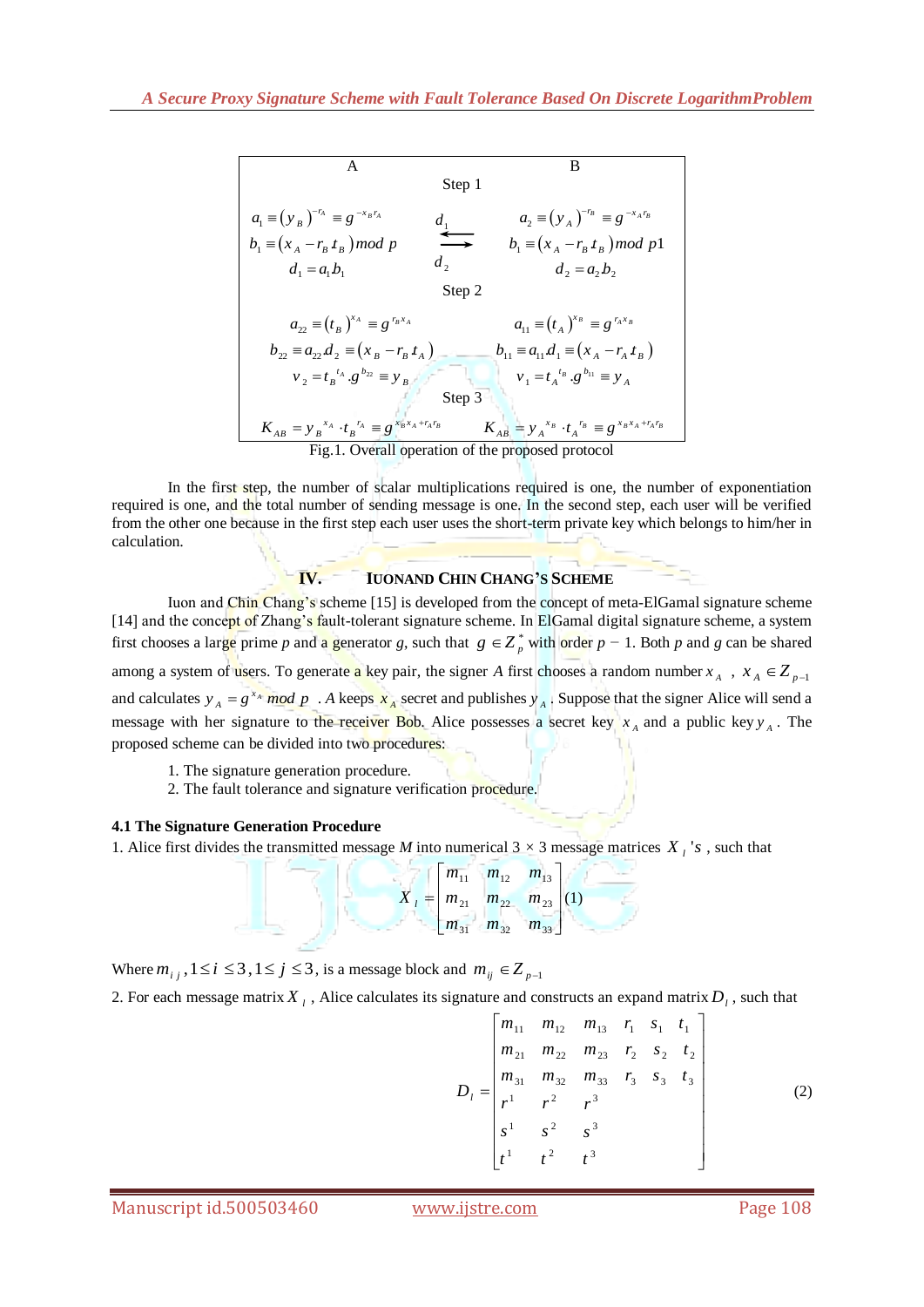The  $r_i$ ,  $s_i$ ,  $t_i$ ,  $r^i$ ,  $s^i$  *and*  $t^i$  can be calculated by using the following equations

$$
r_{i} = g^{k_{i}} \mod p , (3)
$$
  

$$
t_{i} = \sum_{j=1}^{3} m_{ij} \mod p - 1 ,
$$
 (4)

$$
t_i = \sum_{j=1}^{\infty} m_{ij} \mod p - 1,
$$
\n
$$
s_i = (H(m_{i1}) \cdot t_i - H(m_{i2}) \cdot r_i \cdot x_A)(H(m_{i3}) \cdot k_i)^{-1} \mod p - 1,
$$
\n(5)

$$
r^j = g^{k_j} \bmod p \tag{6}
$$

$$
t^{j} = \sum_{i=1}^{3} m_{ij} \mod p - 1,
$$
  
\n
$$
s^{j} = (H(m_{1j}) \cdot t^{j} - H(m_{2j}) \cdot r^{j} \cdot x_{A})(H(m_{3j}) \cdot k^{j})^{-1} \mod p - 1,
$$
\n(8)

$$
s^{j} = (H(m_{1j}) \cdot t^{j} - H(m_{2j}) \cdot r^{j} \cdot x_{A})(H(m_{3j}) \cdot k^{j})^{-1} \mod p - 1,
$$
 (8)

where  $H()$  is a public one-way hash function.

#### **4.2 The Fault Tolerance and Signature Verification Procedure**

1. Bob first detects errors by checking the equations

$$
t_i = \sum_{j=1}^{3} m_{ij} \bmod p \quad \text{and} \quad t^j = \sum_{i=1}^{3} m_{ij} \bmod p \tag{9}
$$

If there is an error in  $m_w$ ,  $1 \le u$ ,  $v \le 3$ , we must have that  $t_u \ne \sum_{i=1}^{3}$  $t_u \neq \sum_{j=1}^{3} m_{uj} \text{ mod } p - 1 \text{ and } t^{\nu} \neq \sum_{i=1}^{3}$ 1  $w \neq \sum_{i=1}^{v} m_{iv} \mod p-1$  $t^v \neq \sum m_{iv} \mod p$  $\neq \sum_{i=1}^{5} m_{iv} \mod p-1$ 

Therefore, the error could beeasily detected.

2. After the error is detected in  $m_{uv}$ , it may be corrected by using either one of the following two equations

$$
m_{uv} = t_u - \sum_{j \neq v} m_{uj} \mod p
$$
  

$$
m_{uv} = t^{\nu} - \sum_{i \neq u} m_{iv} \mod p
$$
 (10)

3. After correcting the errors, Bob has to verify the validity of the recovery and its corresponding signatures by checking whether

$$
g^{H(m_{i1})t_i} = y_A^{H(m_{i2})\cdot r} \cdot r_i^{H(m_{i3}) \cdot s_i} \mod p
$$
  

$$
g^{H(m_{1j})t^j} = y_A^{H(m_{2j}) \cdot r^j} \cdot r_j^{H(m_{3j}) \cdot s^j} \mod p
$$
  
(11)

or not. If the above verifications are positive, Bob will believe that the contents of the recovered messages are valid. Otherwise, Bob can choose not to accept the receipted messages.

# **V. THE PROPOSED PROXY SIGNATURE SCHEME**

The proposed proxy scheme is focused on the proxy protected proxy signatures with the new authenticated key agreement protocol with fault tolerance based on the DLP. The system is divided into four phases: System setup, Proxy key generation, Proxy key verification, Proxy signature generation and Fault tolerance and Proxy signature verification.

#### **5.1 System Setup**

It is supposed that the original signer *A* invites the proxy signer *P* to perform signing on behalf of him/her, and the verifier or the receiver *B* verifies the validity of the generated signature. Also, suppose that *p* is a large prime number, and *g* is a generator for  $Z_p^*$ . *ID*<sub>*A*</sub>and *ID<sub>P</sub>* are the identity of the original signer and the proxy signer, respectively.  $x_A, x_B \in Z_p^*$  are the private key of the original signer and the proxy signer, respectively, then compute public key  $y_A$  and  $y_p$  where,  $y_A = g^{x_A} \mod p$  and  $y_p = g^{x_p} \mod p$  are the public keys of the original signer and proxy signer, respectively. *KAP* is the shared secret key between *A* and *P*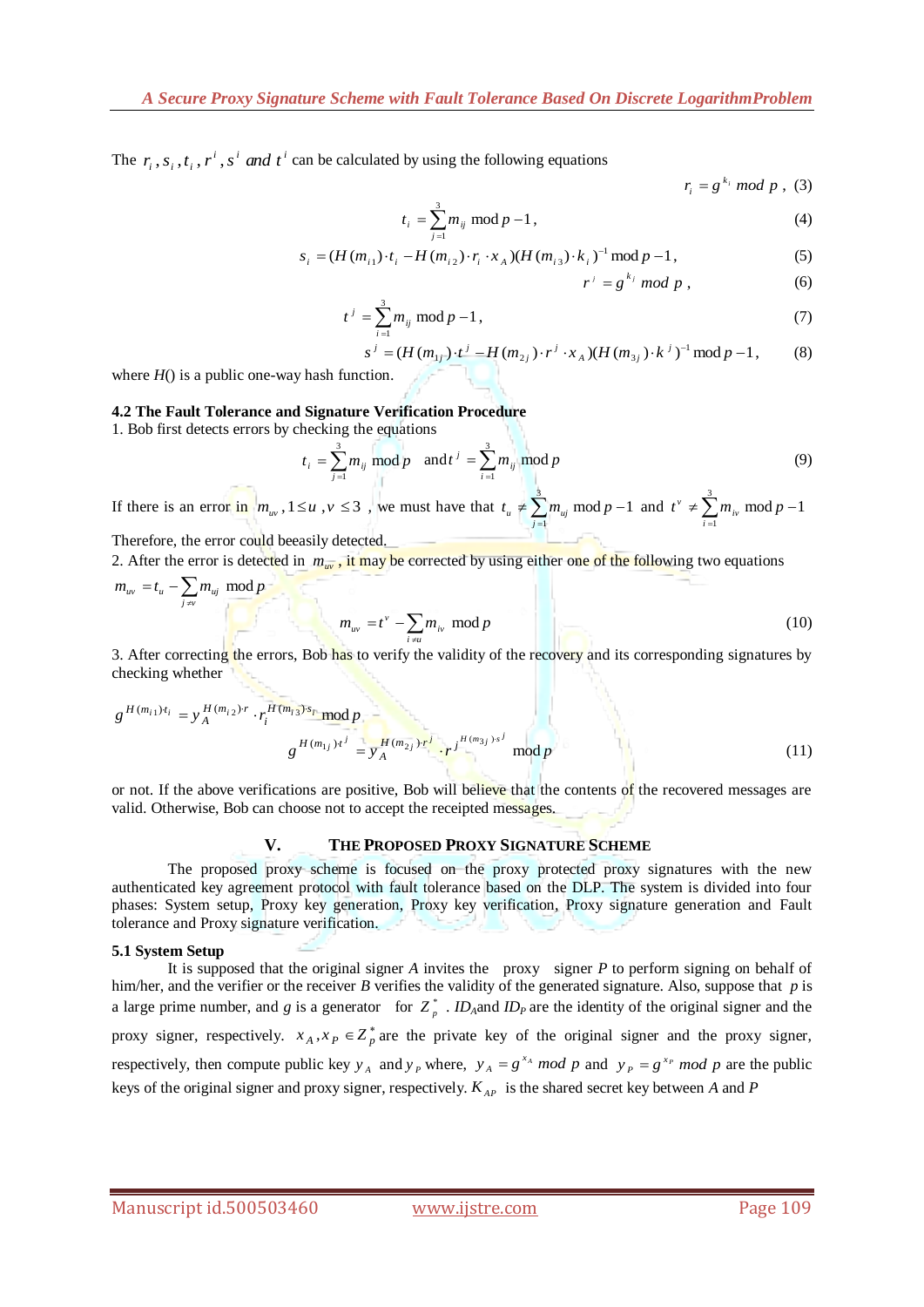### **5.2 Proxy Key Generation**

1. The original signer entity *A*first divides the transmitted message *M* into numerical  $3 \times 3$  message matrices and do the following:

- Selects an arbitrary integer value  $k_i$ ,  $k^j \in Z_{p-1}$
- Find  $r_i = g^{k_i} \mod p$  *and*  $r^j = g^{k^j} \mod p$
- Calculate warrant  $m_w$  where,  $m_w$  must be created from  $ID_A$ ,  $ID_P$  and other data on the delegation.
- Compute  $h(m_w \Box r_i)$  and  $h(m_w \Box r^i)$
- Compute  $h(m_w \sqcup r_i)$  and  $h(m_w \sqcup r')$ <br>• Find  $\sigma_i = k_i + x_A * (h(m_w \sqcup r_i) \oplus K_{AP}) \mod p 1$ ,  $\sigma^j = k^j + x_A * (h(m_w \sqcup r^j) \oplus K_{AP}) \mod p 1$  for all  $1 \le i \le 3, 1 \le j \le 3$ .
- Send  $(m_w, r_i, r^j, K_{AP}, \sigma_i, \sigma^j)$  to the proxy signer in the secure channel.

2. The proxy signer checks the validity of  $(m_w, r_i, r^j, K_{AP}, \sigma_i, \sigma^i)$  by verifying whether or not the following 2. The proxy signer checks the validity of  $(m_w, r_i, r', K_{AP}, \sigma_i, \sigma')$  by verifying whether or not the following equation holds  $g^{\sigma_i} \equiv r_i y_A^{h(m_w \Box r) \oplus K_{AP}}$  *and*  $g^{\sigma'} \equiv r^j y_A^{h(m_w \Box r') \oplus K_{AP}}$ . If the verification is successfu signer then computes an alternative proxy private/public key pair  $\sigma_{pr}$  and  $y_{pr}$ , respectively, such that signer then computes an alternative proxy private<br> $\sigma_{i_{pr}} = \sigma_i + x_p * (h(m_w \Box r_i) \oplus K_{AP}) \mod p - 1$ 

$$
y'_{i_{pr}} = g^{\sigma_{pr}} \mod p \qquad (12)
$$

$$
\sigma_{pr}^{j} = \sigma^{j} + x_{p} * (h(m_{w} \Box r^{j}) \oplus K_{AP}) \mod p - 1
$$

$$
y'^{j}_{pr} = g^{\sigma_{pr}^{j}} \mod p \qquad (13)
$$

#### **5.3 Signature Generation**

Now, the proxy signer *P* will sign a message *M* on behalf of the original signer, he uses  $\sigma_{pr}$  to perform a signing operation. The proxy signature on the message *M* is as follows  $s_i = (H(m_{i1}) \cdot t_i - H(m_{i2}) \cdot \sigma_i \cdot y_i)_p (H(m$ signing operation. The proxy signature on the message *M* is as follows  $s_i = (H(m_{i1}) \cdot t_i - H(m_{i2}) \cdot \sigma_i \cdot y_i) (H(m_{i3}) \cdot \sigma_i)^{-1} \mod p - 1$ . Now, the proxy signer *P* will sign a message *M* on behalf of the ori<br>signing operation. The proxy signature on the message *M* is as follows<br> $s_i = (H(m_{i1}) \cdot t_i - H(m_{i2}) \cdot \sigma_i \cdot y_i) / H(m_{i3}) \cdot \sigma_{i_{pr}})^{-1} \text{ mod } p - 1$ ,

sigining operation. The proxy signature of the message *M* is as follows  
\n
$$
s_i = (H(m_{i1}) \cdot t_i - H(m_{i2}) \cdot \sigma_i \cdot y_{i_{pr}}) (H(m_{i3}) \cdot \sigma_{i_{pr}})^{-1} \mod p - 1,
$$
\n
$$
s^j = (H(m_{1j}) \cdot t^j - H(m_{2j}) \cdot \sigma^j \cdot y_{pr}^j) (H(m_{3j}) \cdot \sigma_{pr}^j)^{-1} \mod p - 1,
$$
\nwhere  $t_i = \sum_{j=1}^3 m_{ij} \mod p - 1$  and  $t^j = \sum_{i=1}^3 m_{ij} \mod p - 1$ , For all  $1 \le i \le 3, 1 \le j \le 3$ 

**5.4 Fault tolerance and Signature Verification**

1. The receiver *B* first detects errors by checking the equations

$$
t_i = \sum_{j=1}^{3} m_{ij} \mod p
$$
 and  $t^j = \sum_{i=1}^{3} m_{ij} \mod p$  (15)

If there is an error in  $m_{uv}$ ,  $1 \le u$ ,  $v \le 3$ , we must have that  $t_u \ne \sum_{i=1}^{3}$  $t_u \neq \sum_{j=1}^{3} m_{uj} \mod p - 1 \text{ and } t^{\nu} \neq \sum_{i=1}^{3}$ 1  $w \neq \sum_{i=1}^{v} m_{iv} \mod p-1$  $t^v \neq \sum m_{iv} \mod p$  $\neq \sum_{i=1}^{5} m_{iv} \mod p-1$ 

.Therefore, the error could be easily detected.

2. After the error is detected in  $m_w$ , it may be corrected by using either one of the following two equations  $v_{uv} = t_u - \sum_{j \neq v} m_{uj}$  mod  $m_{uv} = t_u - \sum_{j \neq v} m_{uj} \mod p$ 

$$
m_{uv} = t^{\nu} - \sum_{i \neq u} m_{iv} \mod p \tag{16}
$$

3. The receiver *B*receive the signed message and he has to check whether or not the following equations hold:

$$
g^{H(m_{i1})t_i} = y_{i_{pr}}^{H(m_{i3})s_i} \cdot (r_i \cdot y_A^{h(m_w \cdot r_i)})^{H(m_{i2}) \cdot y_{i_{pr}}} \mod p
$$
\n
$$
g^{H(m_{1j})t^j} = y_{pr}^{j^{H(m_{3j})s^j}} \cdot (r^j \cdot y_A^{h(m_w \cdot r^j)})^{H(m_{2j}) \cdot y_{pr}^j} \mod p
$$
\n
$$
y_{pr}^{'} = r(y_A y_P)^{h(m_w \Box r) \oplus K_{AP}} \mod p
$$
\n(17)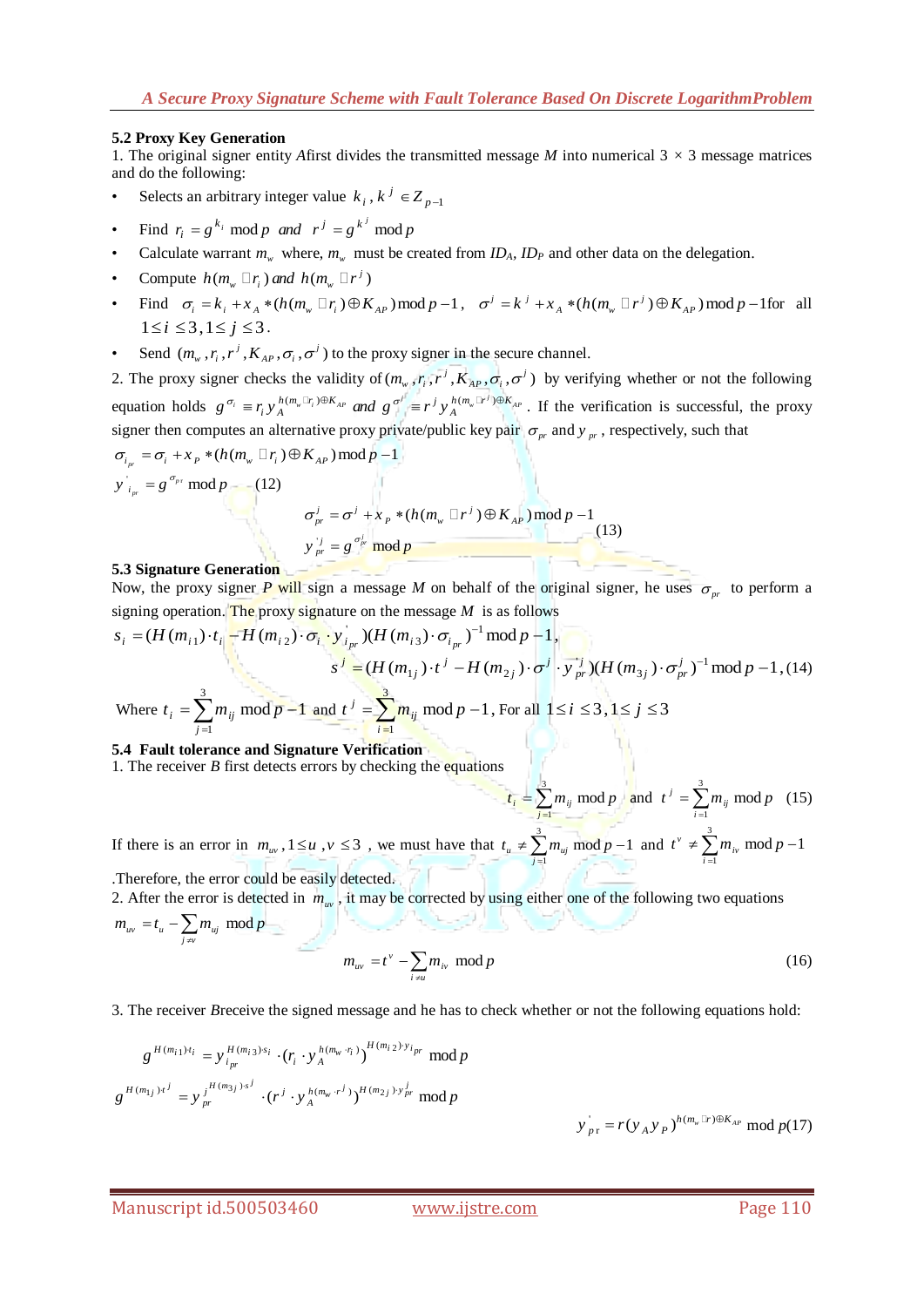## **VI. SECURITY ANALYSIS**

In the following, we show that the proposed schemes satisfy the security features, namely, verifiability, strong unforgeability, strong, undeniability, strong identifiability, and prevention of misuse. **6.1 Verifiability** 

According to the step 1 of the fault tolerance and the signature verification procedure, if an error occurs in  $m_{ij}$ , therefore  $t_i \neq m_{i1} + m_{i2} + m_{i3}$  mod *p* and  $t^j \neq m_{1j} + m_{2j} + m_{3j}$  mod *p*. The fault message  $m_{ij}$  can be recovered by computing, if the rest of the messages  $m_{ik}$  's where  $k = 1$  to 3 and  $k \neq j$ , in the  $i^{th}$  row are correct. On the otherhand, if the rest of the messages  $m_{kj}$  's, where where  $k = 1$  to 3 and  $k \neq i$ , in the  $j^{th}$  column are correct, the fault message  $m_{ij}$  also can be recovered by computing  $m_{ij} = t^j - (\sum_{k=1\omega^3, k\neq i} m_{kj}) \mod p$ . Therefore, an error is correctable only when no other errors simultaneouslyoccur in the same row *i* and the same column *j*. In the proposed scheme, we can correctfour errors in a message matrix *X* at most. Figure 2 illustrates the correctableconditions when four errors simultaneously occur in a message matrix. Therefore,all the four errors can be corrected by using the check-sums in either the row orthe column direction.



Fig. 2. The correctable conditions when there are four errors simultaneously occurring in a message matrix

According to the step 2, the receiver *B* can check the verification equation:<br> $y_{pr} = g^{\sigma_{pr}}$  mod *p* 

$$
y'_{pr} = g^{\sigma_{pr}} \mod p
$$
  
\n
$$
= g^{\sigma_{\pm x_p} * (h(m_w \Box r) \oplus K_{AP})} \mod p
$$
  
\n
$$
= g^{\sigma} g^{x_p * (h(m_w \Box r) \oplus K_{AP})} \mod p
$$
  
\n
$$
= g^{k + x_A * (h(m_w \Box r_A) \oplus K_{AP})} g^{x_p * (h(m_w \Box r) \oplus K_{AP})} \mod p
$$
  
\n
$$
= g^k g^{x_A * (h(m_w \Box r) \oplus K_{AP})} g^{x_p * (h(m_w \Box r) \oplus K_{AP})} \mod p
$$
  
\n
$$
= g^k (g^{x_A} g^{x_p})^{h(m_w \Box r) \oplus K_{AP}} \mod p
$$
  
\n
$$
= r(y_A y_p)^{h(m_w \Box r) \oplus K_{AP}} \mod p
$$

# **6.2 Strong Unforgeability**

In this scheme, the proxy signature is created with the proxy signer's secret key  $x<sub>p</sub>$  and delegated proxy key  $\sigma$ . The proxy key is bound with the original signer's secret key  $x_A$  and the session key  $K_{AP}$ . No one (including the original signer) can construct the proxy signature. If the original signer tries to construct the proxy private key from a proxy public key, he/she will need to solve the DLP. However, the DLP is difficult. Moreover, the verification of  $h(m_w \Box r) \oplus K_{AP}$  with the signed message prevents the dishonest party from the creation of forged proxy signatures. Therefore, any party, including the original signer cannot forge a valid proxy signature, and thus the proposed scheme satisfies the unforgeability property.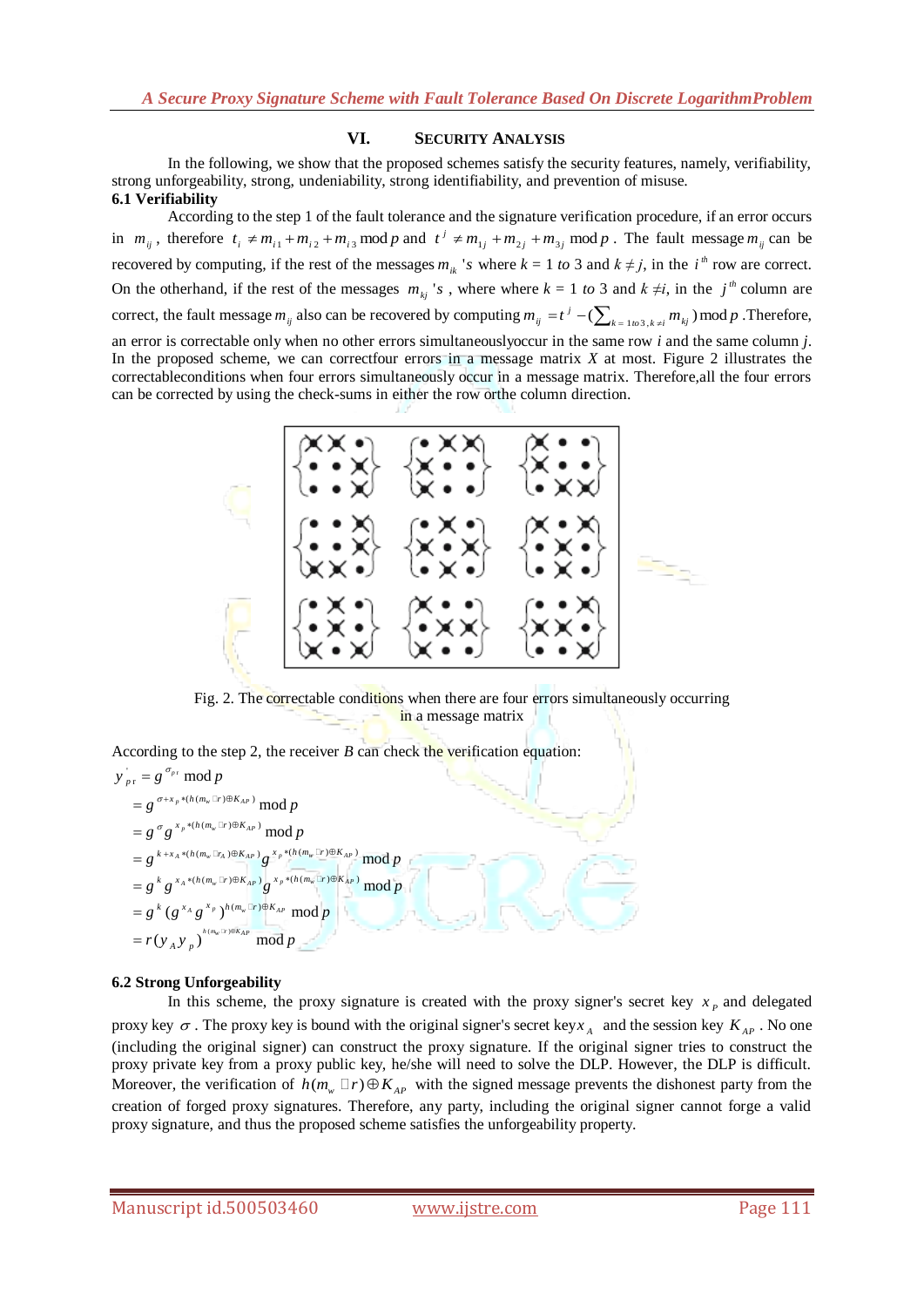## **6.3 Strong Identifiability**

Any verifier can determine the identity of the proxy signer from the proxy signatures created by the proxy signer. Therefore, in the proposed scheme, any verifier can identify the identity of the proxy signer from the proxy signature generated by himon the message *M.*

## **6.4 Strong Undeniability:**

In the proposed scheme, the involvements of both original signer and proxy signer are determined by the secret keys  $x_p$  and  $x_A$  from the proxy signature. Thus, the proxy signer and the original signer cannot deny their involvement in a valid proxy signature. Consequently, the scheme satisfies the undeniability property.

### **6.5 Prevention of Misuse**

In the proposed scheme, the proxy signer cannot forge the delegated rights. The responsibility of the proxy signer is determined from the warrant  $m_w$  in the case of the proxy signer's misuse. Therefore, the original signer's misuse is also prevented because he cannot compute a valid proxy signature against the proxy signer. Next, we show that our scheme is heuristically secured by considering the following five most common attacks.

**Known-Key Security (K-KS):**In the proposed scheme, if an established session key between original signer and proxy signer is disclosed, the adversary is unable to learn the other established session keys. In each run of the proposed scheme between the two parties, a unique session key which depends on  $r_A$  and  $r_P$  should be produced. Therefore, the adversary cannot compute  $K_{AP}$  and cannot calculate  $\sigma = k + x_A * (h(m_w \Box r) \oplus K_{AP}) \bmod p - 1$ .

**(Perfect) Forward Secrecy:**If both secret keys of two parties are compromised, the adversary is unable to derive the old session keys established by two parties. The protocol also possesses forward secrecy. Suppose that adversary compromises the private keys  $x_A$  and he/she cannot calculate Suppose that adversary compromises the private keys  $x_A$  and he/she cannot calculate  $\sigma = k + x_A * (h(m_w \Box r) \oplus K_{AP}) \mod p - 1$ . However, the secrecy of previous session keys established by the honest parties is not affected, because an adversary who captured the private key  $x_A$  should extract the ephemeral keys  $r_A$  or  $r_P$  from the exchanged values to know the previous or next session keys between them. Thus, he/she still fails to produce  $\sigma$  send to proxy signer. However, this is DLP.

**Key-Compromise Impersonation (K-CI):**When the private key of original signer is compromised, it may be desirable that this event does not enable an adversary to impersonate other entities to the original signer. Suppose that  $x_A$  is disclosed. Now an opponent who knows this value can clearly impersonate the original signer. In the proposed scheme, the opponent cannot impersonate the proxy signer to the original signer and compute  $\sigma_{pr} = \sigma + x_p * (h(m_w \Box r) \oplus K_{AP}) \mod p - 1$  without knowing the proxy signer's private key  $x_p$ . compute  $\sigma_{pr} = \sigma + x_p * (h(m_w \Box r) \oplus K_{AP}) \mod p - 1$  without knowing the proxy signer's private key  $x_p$ . From the success of the impersonation, the opponent must know the original signer's ephemeral key  $r_A$ . So, in this case, the opponent should extract the value  $r_A$  from  $t_A \equiv g^{r_A} \mod n$ ; however, he/she cannot calculate the sharing key, this is DLP.

**Unknown Key-Share (UK-S):** The original signer A cannot be coerced into sharing a key with the proxy signer P without the knowledge of the original signer, i.e., A believes that the key is shared with some entity  $C \neq P$ , and *P* believes that the key is shared with A. The used protocol prevents unknown key-share. Corresponding to the proxy signer's public static and ephemeral keys  $y_p$ ,  $t_p$ , an adversary cannot register proxy signer's public keys  $y_p, t_p$  as its own, and according to the assumption of this protocol that  $d_2$  has verified that P possesses the private static and ephemeral keys  $x_p$ ,  $r_p$ , respectively. So an adversary cannot verified that *P* possesses the private static and ephemeral keys  $x_p$ ,  $r_p$ , respectively. So an adversary cannot deceive the original assuming that  $\sigma_{p\text{r}} = \sigma + x_p * h(m_w \Box r) \oplus K_{AP} \text{ mod } p-1$  was originated from him. Therefore, the original signer cannot be coerced into sharing  $K_{AP}$  with the proxy signer without his/her knowledge.

# **VII. CONCLUSION**

In this paper, we considered the problem of combining proxy protected signature sheme and fault tolerance with a new key agreement protocol based on DLP. Our scheme does not consider the proxy revocation mechanism. The proposed scheme satisfies the capability of correcting four at most errors for each 3*×*3 message matrix.On the other hand, the scheme satisfies the necessary security requirements of proxy signature and has a